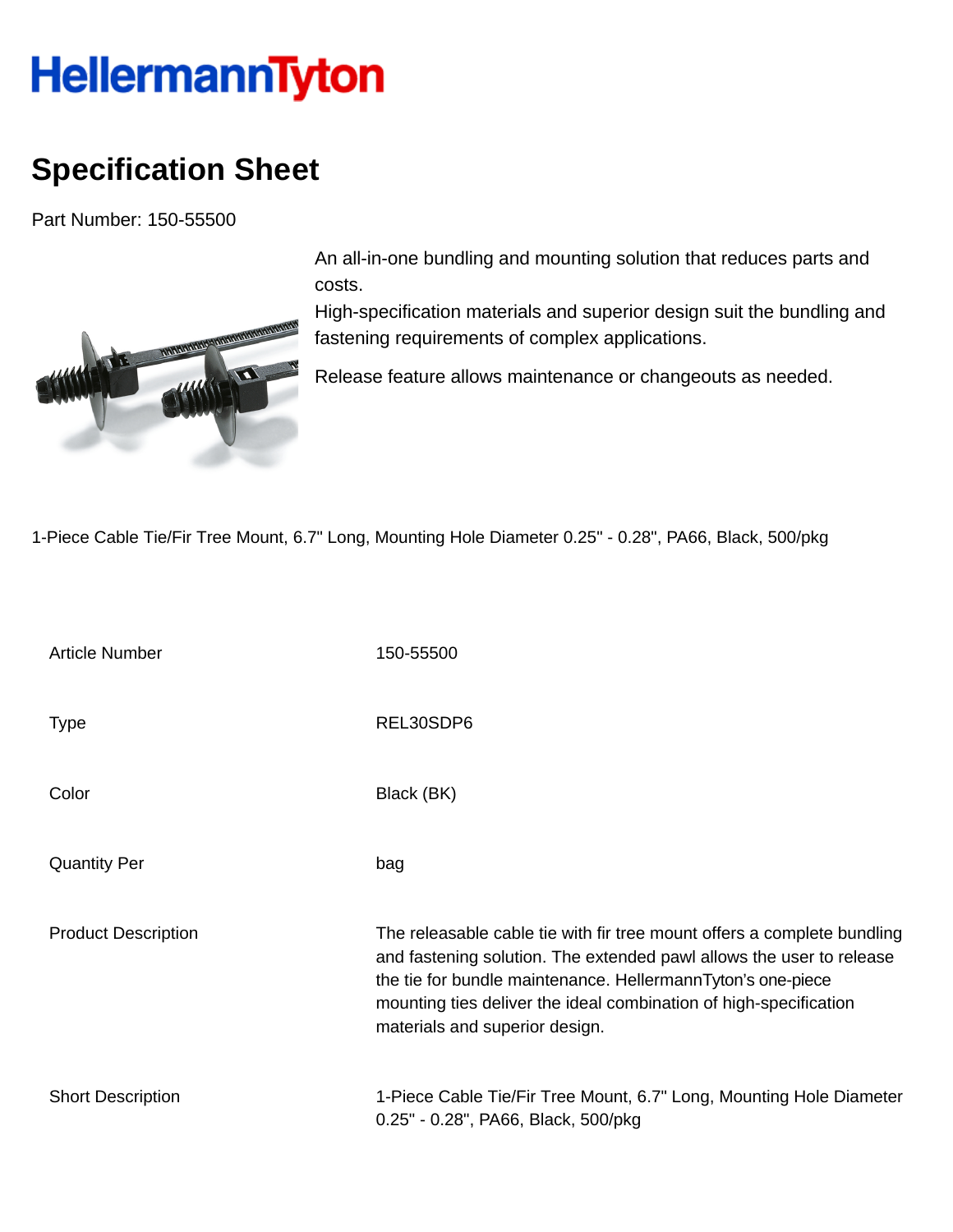| Minimum Tensile Strength (Imperial)   | 30.0                   |
|---------------------------------------|------------------------|
| Minimum Tensile Strength (Metric)     | 135                    |
| Length L (Imperial)                   | 6.7                    |
| Length L (Metric)                     | 170.0                  |
| <b>Fixation Method</b>                | <b>Fir Tree</b>        |
| <b>Identification Plate Position</b>  | none                   |
| <b>Releasable Closure</b>             | Yes                    |
| <b>Tie Closure</b>                    | plastic pawl           |
| Variant                               | <b>Inside Serrated</b> |
| Width W (Imperial)                    | 0.2                    |
| Width W (Metric)                      | 5.0                    |
| <b>Bundle Diameter Min (Imperial)</b> | 0.06                   |
| <b>Bundle Diameter Min (Metric)</b>   | 1.5                    |
| <b>Bundle Diameter Max (Imperial)</b> | 1.2                    |
| <b>Bundle Diameter Max (Metric)</b>   | 31.0                   |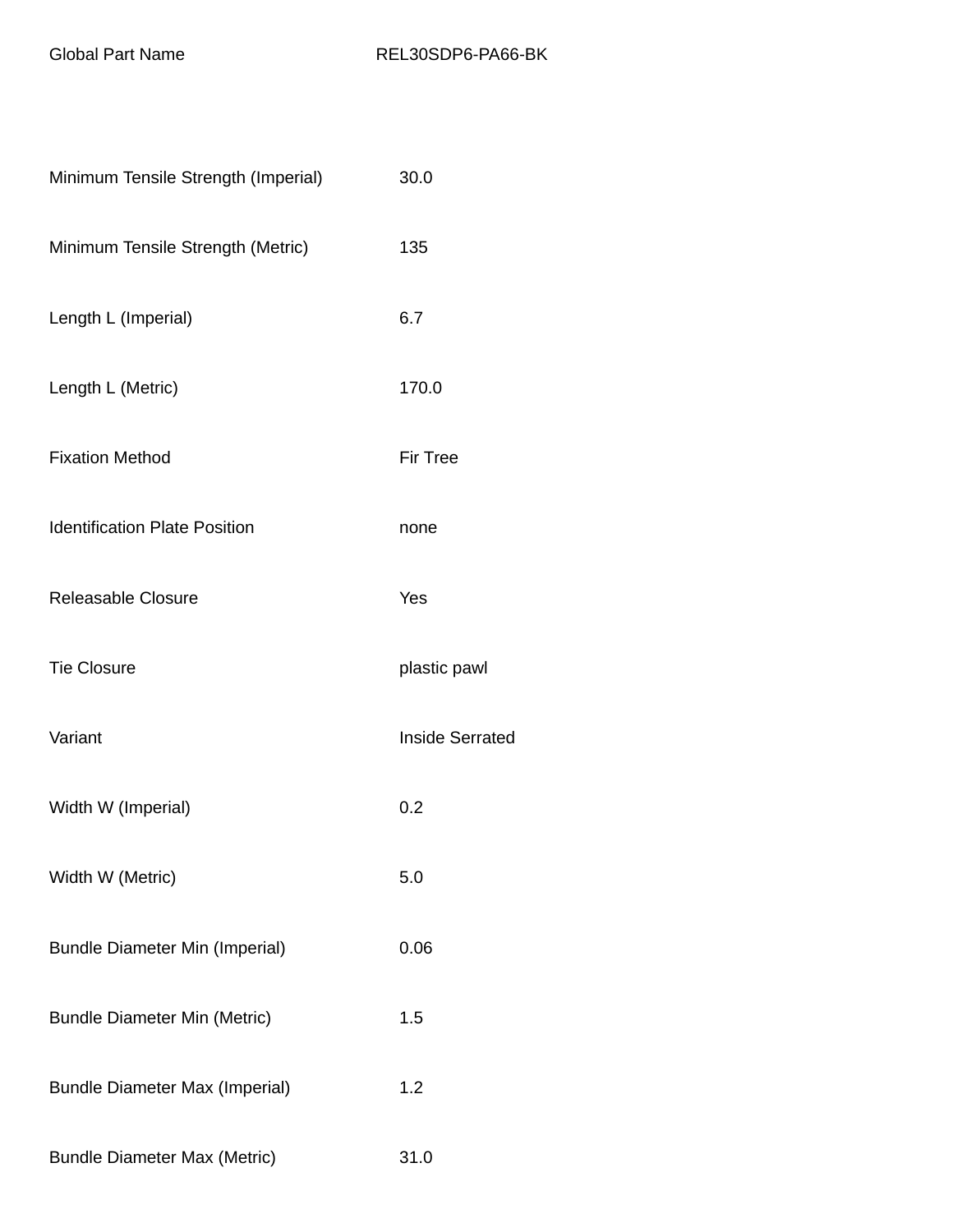| Thickness T (Imperial)                  | 0.06           |
|-----------------------------------------|----------------|
| Thickness T (Metric)                    | 1.5            |
| Height H (Imperial)                     | 0.5            |
| Panel Thickness Min (Imperial)          | 0.12           |
| Panel Thickness Max (Imperial)          | 0.28           |
| Panel Thickness Min (Metric)            | 3.0            |
| Panel Thickness Max (Metric)            | 7.0            |
| Mounting Hole Diameter D (Imperial)     | $0.25 - 0.28$  |
| Mounting Hole Diameter D (Metric)       | $6.3 - 7.1$ mm |
| Mounting Hole Diameter D Min (Imperial) | 0.25           |
| Mounting Hole Diameter D Max (Imperial) | 0.28           |
| Mounting Hole Diameter D Max (Metric)   | 7.1            |
| Disc Diameter (Metric)                  | 22.0           |
| Disc Diameter (Imperial)                | 0.87           |